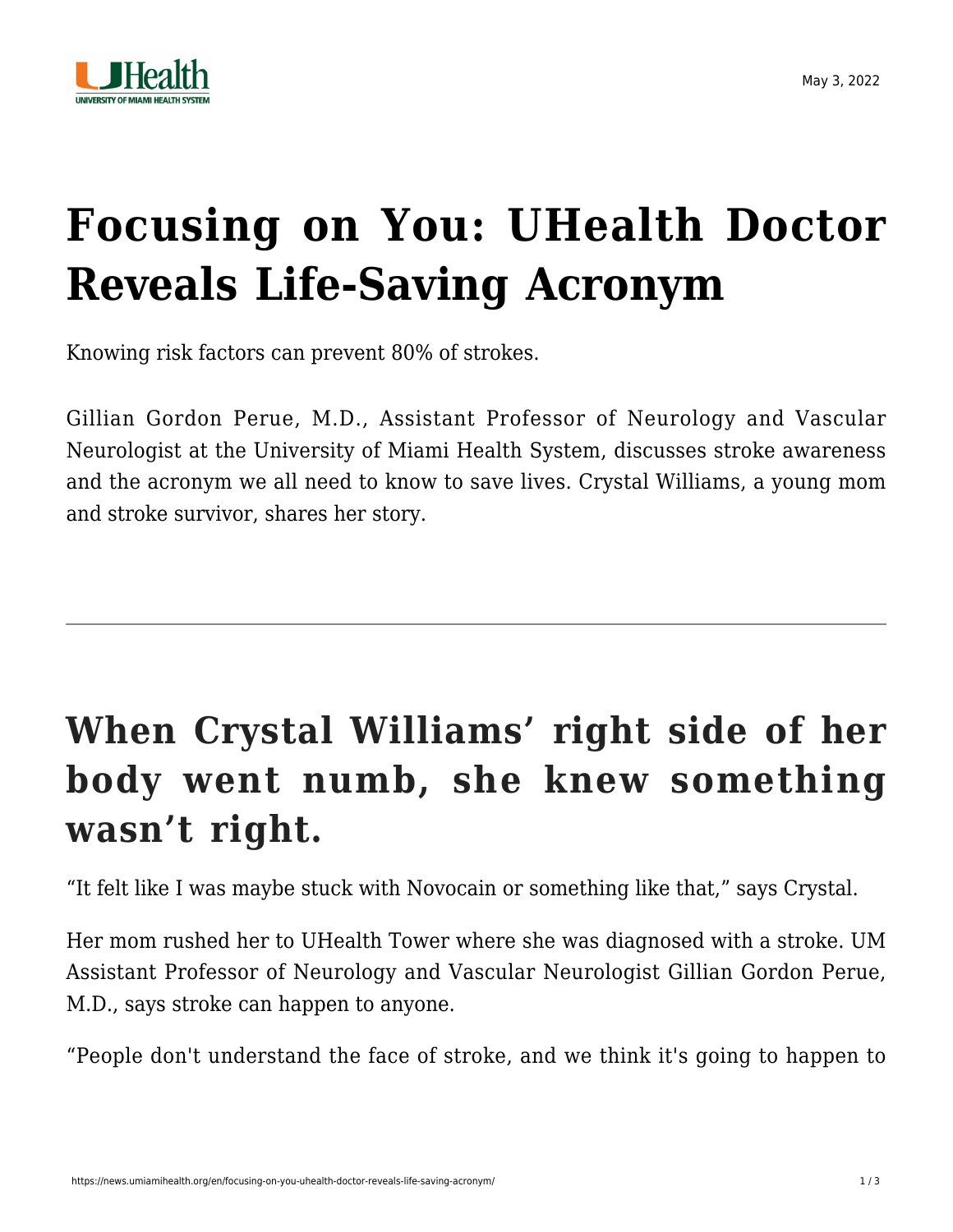

somebody else. One common myth is that a stroke should be painful, and very often strokes are painless, so people don't seek medical attention early because they have no pain," Dr. Gordon Perue says.

"Doctor, what's the acronym we need to remember when it comes to strokes?" asks anchor Pam Giganti.

"B.E. F.A.S.T.

B, loss of balance.

E, eye symptoms, either eye deviation or loss of vision.

F is for face drooping.

A is for arm weakness.

S is for slurred speech.

T is for time, time to call 911," says Dr. Gordon Perue.

UHealth's multidisciplinary approach takes patients from acute stroke care through rehab and recovery.

"We really have an integrated team that uses occupational, speech therapy, and physical therapy to give the patients the best chance of recovery post-stroke," says Dr. Gordon Perue.

Crystal is back to work, watching her diet and exercising! She says the UHealth team saved her life.

"The U, you all rock. Woo! Thank you," Crystal says.